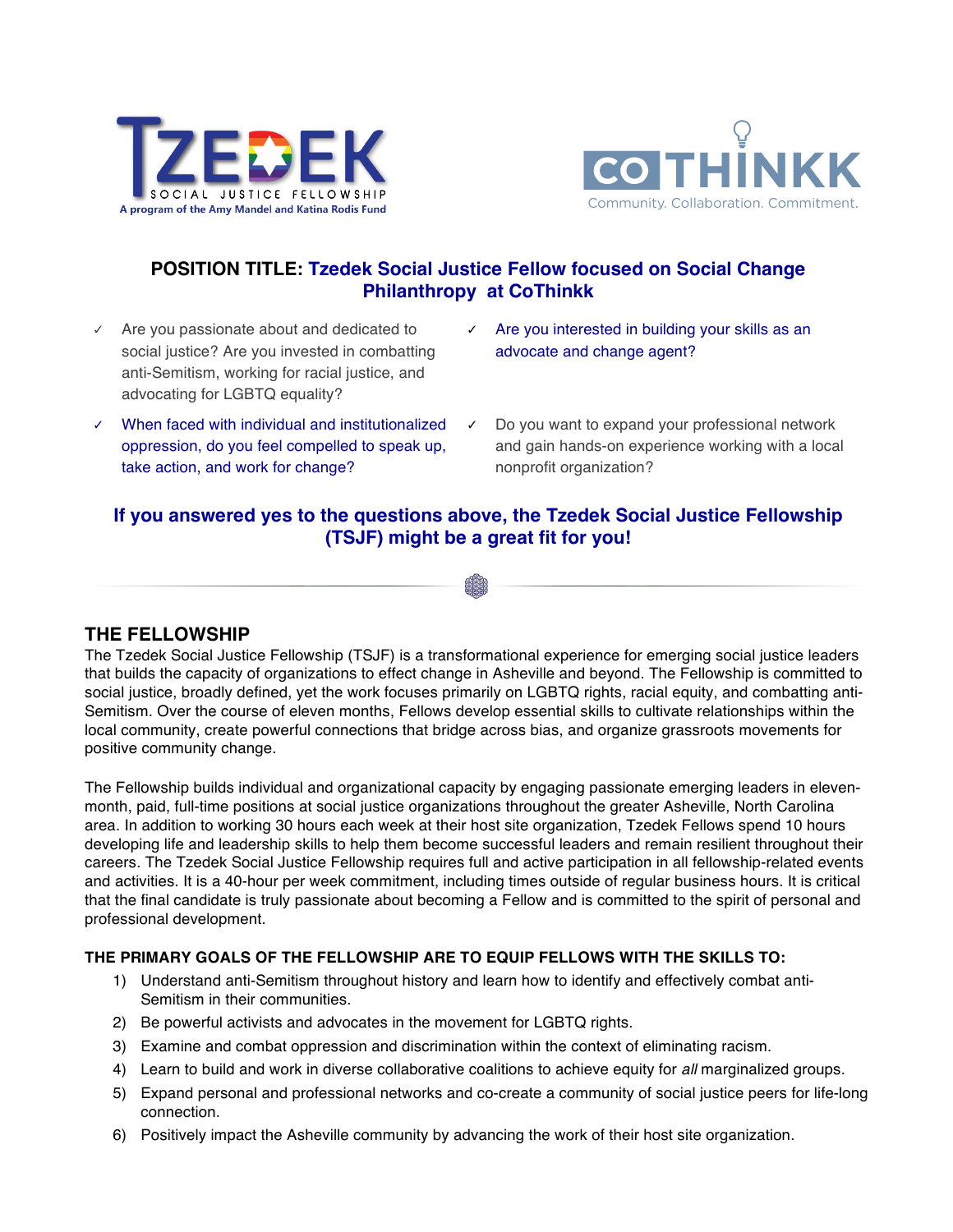7) Have satisfying, successful, and sustainable careers in social justice non-profits and grassroots organizing groups.

## **PARTICIPATION & TRAINING OPPORTUNITIES AND EXPECTATIONS:**

- Participation in ongoing group activities including, but not limited to:
	- o A one-month paid orientation in August.
	- o InnerVision, a personal growth program offering life skills in mindfulness, awareness, and clarity.
	- o Weekly Fellow Forums with TSJF staff, including presentations and training sessions delivered by local and regional trainers and social justice leaders.
	- o Special social justice events (pop-up trainings, speakers, arts events) and social events for the Tzedek cohort.
	- o One-on-one meetings with TSJF staff and host site organization (HSO) supervisors.
	- o Position-specific expectations and requirements as expressed by the HSO supervisor.
- Creation of an individual professional development plan, including the identification of resources and training opportunities in alignment with the plan goals.
- Attendance at national conferences including Creating Change and either The White Privilege Conference or the Facing Race Conference depending on the conference scheduling.
- Willingness to develop and nurture honest, trusting, and open relationships with other Fellows, TSJF staff, and HSO staff.

## **For more information about the Tzedek Social Justice Fellowship visit tzedekfellowship.org.**

## **Organization and Position Details: Tzedek Fellow Focused on Social Change Philanthropy at CoThinkk**

Calling all social entrepreneurs, innovative leaders, go getters, and individuals pushing beyond the box with a burning desire to create new systems, processes, and models that are moving the needle on some of the most pressing issues facing communities of color in Western NC.

Amid a shifting social, economic and political landscape, communities of color in Asheville are examining creative and innovative strategies to facilitate community change. Community-driven and focused on place, these individual efforts are creating some much-needed synergy and sparking important conversations that lead back to a single question for leaders: "How can we collectively create supportive networks, accelerate change and seed new initiatives to address the most vexing social issues facing communities of color in Asheville and the region?"

This question is being raised in the face of staggering economic, housing, health and poverty statistics about African-American and Latinx communities in a part of the state where communities of color account for a relatively smaller portion of the total population. These conversations are encouraging communities to collectively think about how they can pool their resources and talents to create a platform for individuals to drive social change, consequently creating the space for CoThinkk.

## **ORGANIZATIONAL PROFILE:**

CoThinkk (Cultivating diverse opinions and thinking that help to accelerate change, support creative innovation, and builds valuable konnections and knowledge) is a "giving circle" that uses our collective time, talent, and treasure towards investment strategies that address education, economic mobility/opportunity, and leadership development towards impacting some of the most critical social issues facing African-American & Latinx communities in Asheville and Western NC. CoThinkk brings together community leaders who care about the economic and social well-being of communities of color in Asheville and Western North Carolina and collectively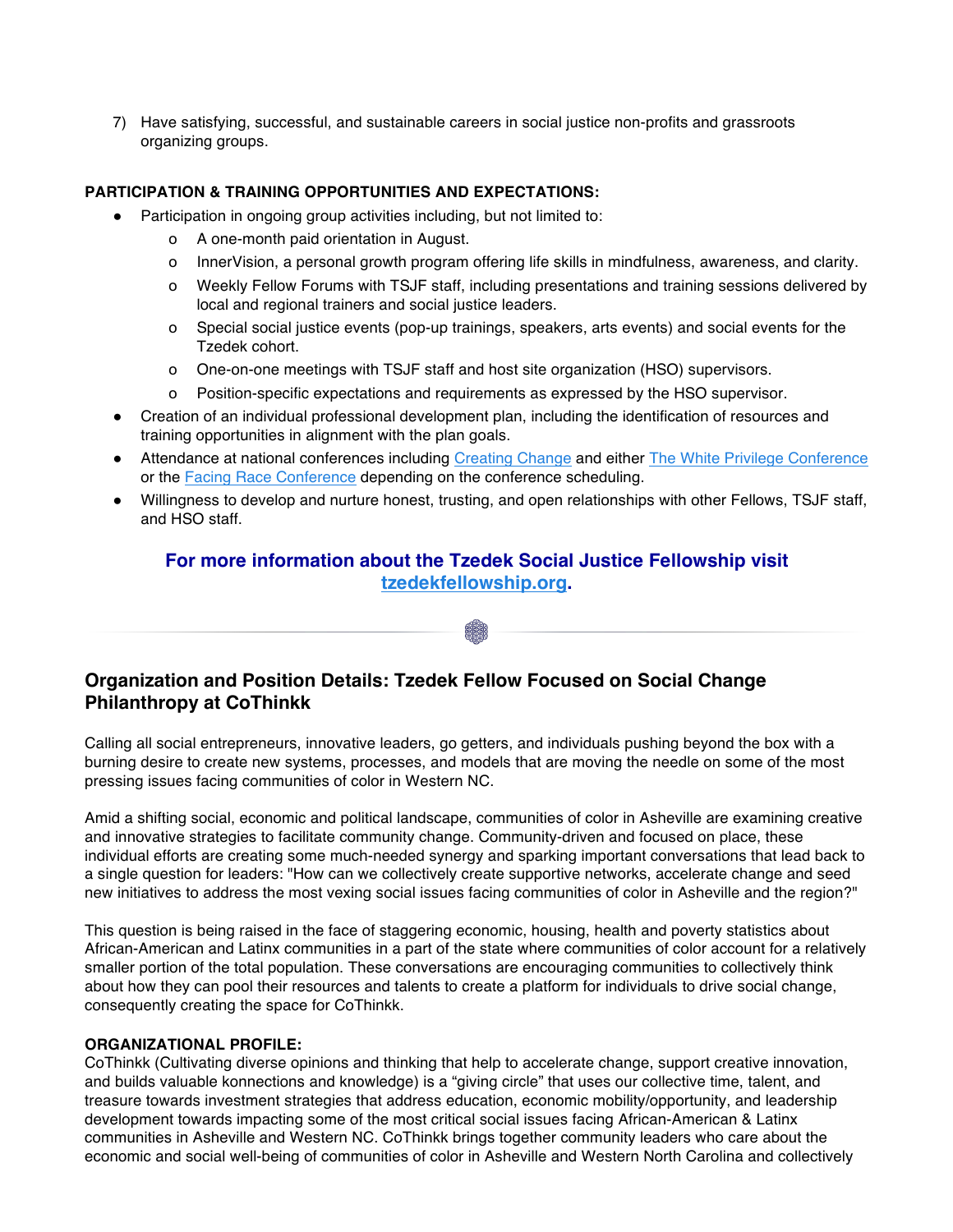want to shift that narrative using a collective impact model that is grounded in the principles of equity, community economic development, economic and social justice. Through its membership's collective efforts, the organization seeks to have long-term impact in four areas: shifting the regional landscape, leadership development, collaboration, and generational impact.

CoThinkk started in 2014 and is dedicated to accelerating change through innovative strategies and partnerships that are built upon the premise that adopting co-thinking as a core competency allows individuals, organizations, institutions and sectors to:

- Create long-term sustainable change by inviting diverse perspectives and experiences into a process that will generate the best possible solutions to address some of our biggest challenges and create space for innovation and opportunity;
- Creates recognition that we all have gifts and assets to contribute, as a result will allow us to be solution focused and reposition conversations, people, organizations, and institutions in a way where they show up as their best selves;
- Creates multiple entry points and portals for individuals, organizations and sectors to be engaged and apart of a solution focused process to accelerate change;
- Collective thinking from diverse partners deepens analysis, builds investment, strengthens collaboration and delivers the best results; and
- Promotes intentional dialogue and discussion.

## **JOB DESCRIPTION:**

CoThinkk is at a pivotal time during its development and seeks an energetic, bold, inventive, creative, and dynamic Fellow. The Social Change Philanthropy Fellow will be supported and be most closely accountable to a small team of CoThinkk members and Founder. CoThinkk has a volunteer structure that is currently comprised of 30 members, who do decision-making by consent and rely on a fluid committee structure that moves key pieces of the work forward for agreement from the broader membership.

### **DUTIES WILL INCLUDE:**

This position is responsible for the following functions:

- Serve as the central coordinator between key organizational committees, key initiatives, activities community partners/neighborhoods, and allied relationships that are key to CoThinkk efforts;
- Attend key meetings on behalf of CoThinkk and serving as the local point person;
- To serve as a thought-partner, in conjunction with the founder and CoThinkk leadership to make presentations to the full group, build consensus, and to build public will to move key components of a designated work plan forward;
- Co-create and share pertinent information using social media (Twitter, FB, Snapchat etc.) that support collaborative and collective impact;
- Research and recommend new tools, processes, platforms that create transparency, efficiency, integrate cutting edge research to support collaboratives and coalition-building;
- Assist in creating an on-going community and membership engagement strategy that is consistent with our goals, values, and models;
- Co-create summer 2017, fall 2017, and summer 2018 membership retreats;
- Support marketing and messaging efforts that include recruitment of additional members and partners, marketing the value-add and relevance of the giving circle, increasing exposure and mapping the organization's impact, and developing a communications plan for 2017-2018;
- Assist annual grant making process and leadership awards processes;
- Co-develop key regional initiative that uses a set of readiness criteria to expand CoThinkk's footprint into 18 county footprint and new allied partnerships;
- Co-develop and lead key organizational initiatives and identify resource partners;
- Document activities, outcomes and track membership involvement (time, talent, and treasure) for reporting purposes;
- Participate in CoThinkk meetings and committee conference calls;
- Co-create and lead grant review process of 1st year and second year grantees; and
- Perform other duties as assigned. (i.e. data pertaining to Latinx communities, co-writing op-eds, and developing a policy binder).